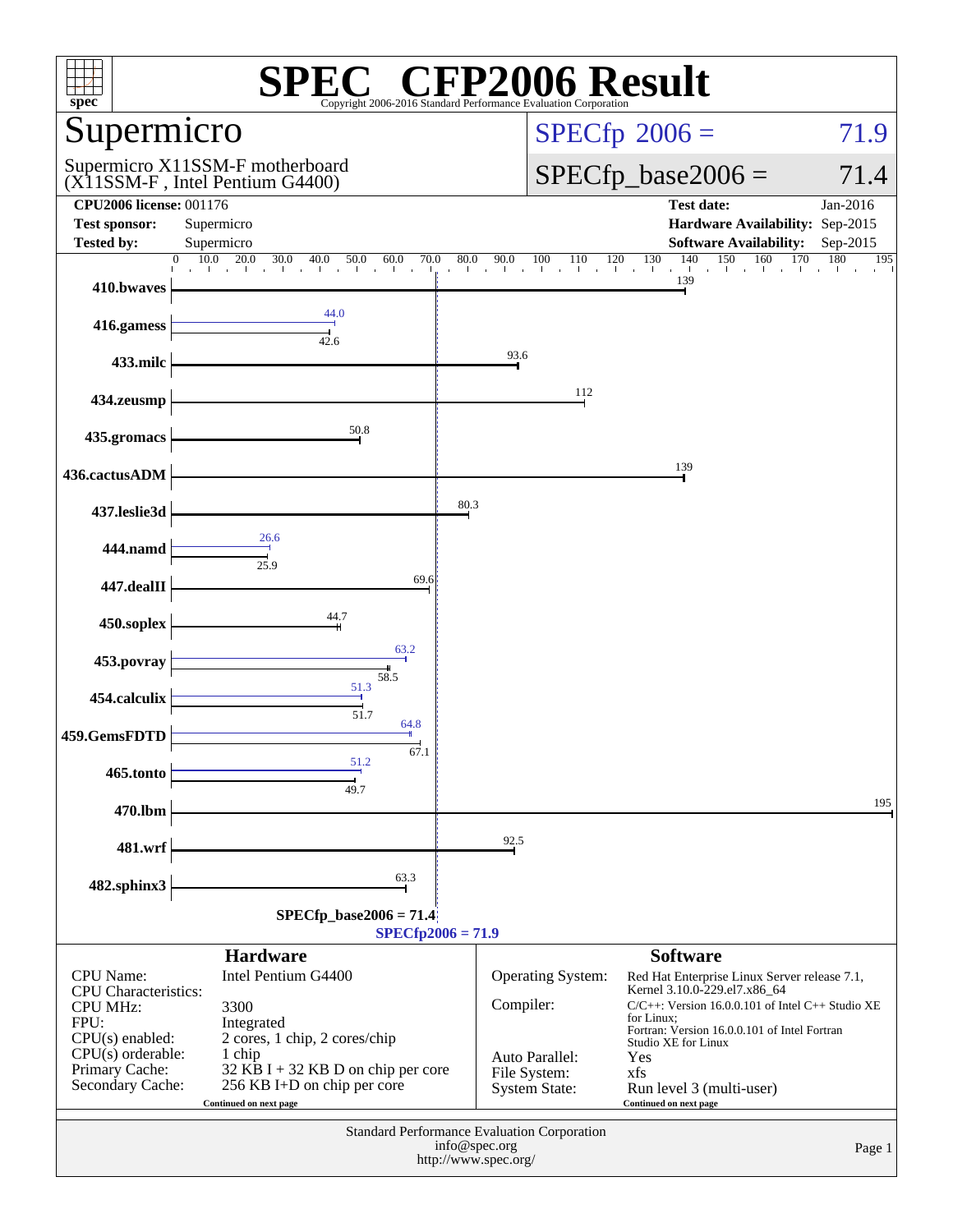

# Supermicro

#### (X11SSM-F , Intel Pentium G4400) Supermicro X11SSM-F motherboard

### $SPECTp2006 = 71.9$

### $SPECfp\_base2006 = 71.4$

| <b>CPU2006 license: 001176</b> |                                     |                       | $Jan-2016$<br><b>Test date:</b>             |
|--------------------------------|-------------------------------------|-----------------------|---------------------------------------------|
| <b>Test sponsor:</b>           | Supermicro                          |                       | Hardware Availability: Sep-2015             |
| <b>Tested by:</b>              | Supermicro                          |                       | <b>Software Availability:</b><br>$Sep-2015$ |
| L3 Cache:                      | $3 \text{ MB I+D}$ on chip per chip | <b>Base Pointers:</b> | $64$ -bit                                   |
| Other Cache:                   | None                                | Peak Pointers:        | $32/64$ -bit                                |
| Memory:                        | 32 GB (4 x 8 GB 2Rx8 PC4-2133P-E)   | Other Software:       | None                                        |
| Disk Subsystem:                | 1 x 200 GB SATA III SSD             |                       |                                             |
| Other Hardware:                | None                                |                       |                                             |

**[Results Table](http://www.spec.org/auto/cpu2006/Docs/result-fields.html#ResultsTable)**

| Results Table     |                                                                                                          |              |                |       |                |             |                |              |                |              |                |              |
|-------------------|----------------------------------------------------------------------------------------------------------|--------------|----------------|-------|----------------|-------------|----------------|--------------|----------------|--------------|----------------|--------------|
|                   | <b>Base</b>                                                                                              |              |                |       |                | <b>Peak</b> |                |              |                |              |                |              |
| <b>Benchmark</b>  | <b>Seconds</b>                                                                                           | <b>Ratio</b> | <b>Seconds</b> | Ratio | <b>Seconds</b> | Ratio       | <b>Seconds</b> | <b>Ratio</b> | <b>Seconds</b> | <b>Ratio</b> | <b>Seconds</b> | <b>Ratio</b> |
| 410.bwayes        | 98.0                                                                                                     | 139          | 97.8           | 139   | 97.8           | 139         | 98.0           | 139          | 97.8           | 139          | 97.8           | <u>139</u>   |
| 416.gamess        | 459                                                                                                      | 42.6         | 459            | 42.6  | 459            | 42.6        | 445            | 44.0         | 445            | 44.0         | 445            | 44.0         |
| $433$ .milc       | 98.1                                                                                                     | 93.6         | 97.7           | 93.9  | 98.3           | 93.4        | 98.1           | 93.6         | 97.7           | 93.9         | 98.3           | 93.4         |
| $434$ . zeusmp    | 81.6                                                                                                     | 112          | 81.6           | 112   | 81.6           | 112         | 81.6           | 112          | 81.6           | 112          | 81.6           | 112          |
| 435.gromacs       | 141                                                                                                      | 50.7         | 141            | 50.8  | 140            | 50.9        | 141            | 50.7         | 141            | 50.8         | 140            | 50.9         |
| 436.cactusADM     | 86.1                                                                                                     | 139          | 86.2           | 139   | 86.4           | 138         | 86.1           | 139          | 86.2           | 139          | 86.4           | 138          |
| 437.leslie3d      | 117                                                                                                      | 80.2         | 117            | 80.4  | 117            | 80.3        | 117            | 80.2         | 117            | 80.4         | 117            | 80.3         |
| 444.namd          | 310                                                                                                      | 25.9         | 310            | 25.9  | 310            | 25.9        | 302            | 26.6         | 302            | 26.5         | 302            | 26.6         |
| $447$ .dealII     | 164                                                                                                      | 69.6         | 164            | 69.6  | 164            | 69.6        | 164            | 69.6         | 164            | 69.6         | 164            | 69.6         |
| $450$ .soplex     | 183                                                                                                      | 45.7         | 186            | 44.7  | 186            | 44.7        | 183            | 45.7         | 186            | 44.7         | 186            | 44.7         |
| $453$ .povray     | 91.1                                                                                                     | 58.4         | 90.2           | 59.0  | 90.9           | 58.5        | 83.8           | 63.5         | 84.3           | 63.1         | 84.2           | 63.2         |
| 454.calculix      | 160                                                                                                      | 51.7         | 159            | 51.7  | 160            | 51.6        | 161            | 51.2         | 161            | 51.3         | 161            | 51.3         |
| 459.GemsFDTD      | 158                                                                                                      | 67.1         | 158            | 67.2  | 158            | 67.1        | 165            | 64.3         | 164            | 64.8         | 164            | 64.8         |
| $465$ .tonto      | 198                                                                                                      | 49.7         | 198            | 49.7  | 199            | 49.4        | 192            | 51.2         | 193            | 51.1         | <u>192</u>     | 51.2         |
| 470.1bm           | 70.5                                                                                                     | 195          | 70.6           | 195   | 70.5           | 195         | 70.5           | 195          | 70.6           | 195          | 70.5           | <u> 195</u>  |
| 481.wrf           | 121                                                                                                      | 92.6         | 121            | 92.4  | 121            | 92.5        | 121            | 92.6         | 121            | 92.4         | <u>121</u>     | 92.5         |
| $482$ .sphinx $3$ | 308                                                                                                      | 63.3         | 307            | 63.4  | 308            | 63.3        | 308            | 63.3         | 307            | 63.4         | 308            | 63.3         |
|                   | Results appear in the order in which they were run. Bold underlined text indicates a median measurement. |              |                |       |                |             |                |              |                |              |                |              |

### **[Operating System Notes](http://www.spec.org/auto/cpu2006/Docs/result-fields.html#OperatingSystemNotes)**

Stack size set to unlimited using "ulimit -s unlimited"

### **[Platform Notes](http://www.spec.org/auto/cpu2006/Docs/result-fields.html#PlatformNotes)**

 As tested, the system used a Supermicro CSE-113MFAC2-R606CB chassis. The chassis is configured with 2 PWS-606P-1R redundant power supply, 1 SNK-P0046P heatsink, as well as 4 FAN-0154L4 middle cooling fan. Sysinfo program /usr/cpu2006/config/sysinfo.rev6914 \$Rev: 6914 \$ \$Date:: 2014-06-25 #\$ e3fbb8667b5a285932ceab81e28219e1 running on X11SSM-01 Thu Jan 7 06:25:23 2016

 This section contains SUT (System Under Test) info as seen by some common utilities. To remove or add to this section, see: <http://www.spec.org/cpu2006/Docs/config.html#sysinfo> Continued on next page

> Standard Performance Evaluation Corporation [info@spec.org](mailto:info@spec.org) <http://www.spec.org/>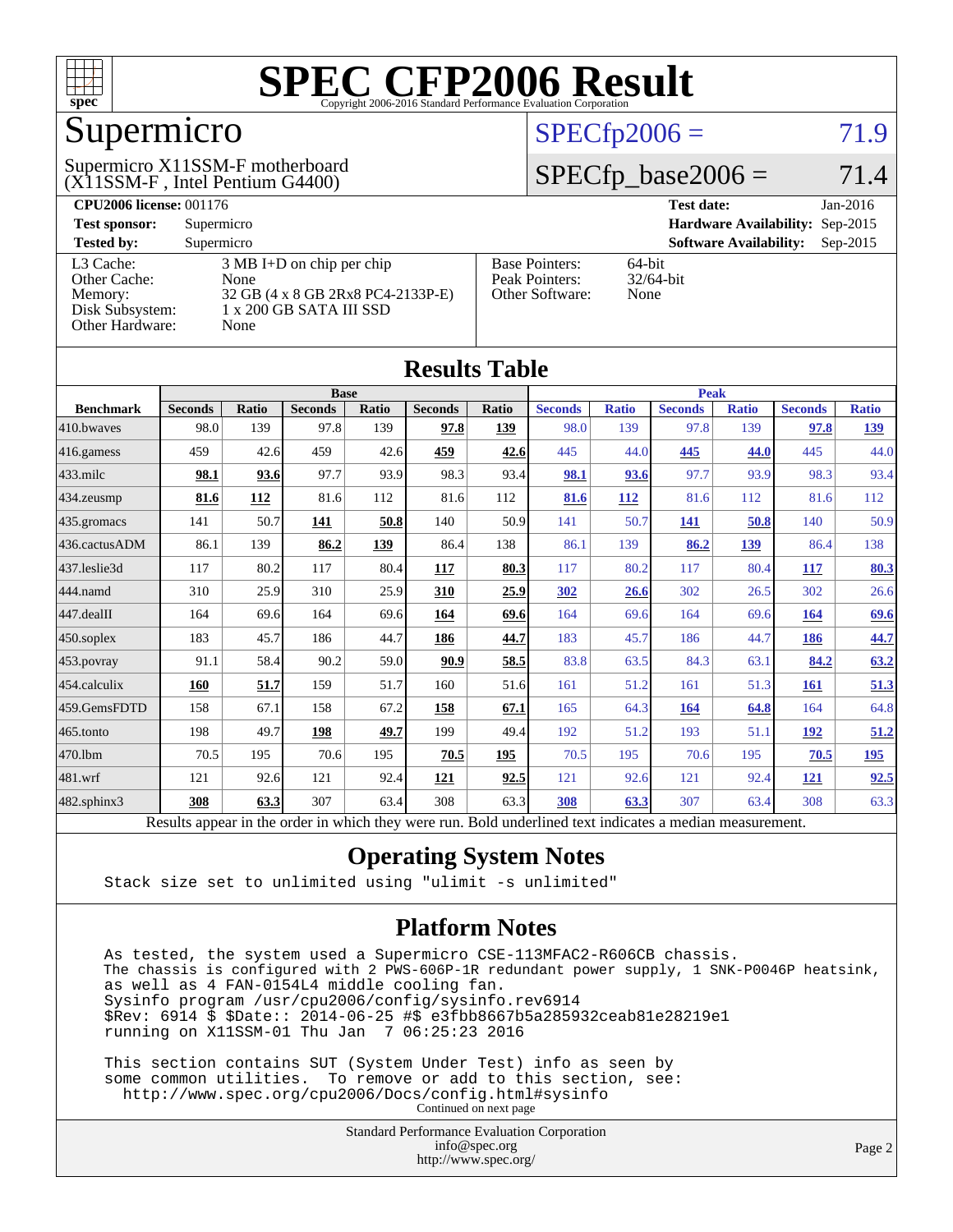

### Supermicro

 $SPECTp2006 = 71.9$ 

(X11SSM-F , Intel Pentium G4400) Supermicro X11SSM-F motherboard  $SPECfp\_base2006 = 71.4$ 

**[CPU2006 license:](http://www.spec.org/auto/cpu2006/Docs/result-fields.html#CPU2006license)** 001176 **[Test date:](http://www.spec.org/auto/cpu2006/Docs/result-fields.html#Testdate)** Jan-2016 **[Test sponsor:](http://www.spec.org/auto/cpu2006/Docs/result-fields.html#Testsponsor)** Supermicro **[Hardware Availability:](http://www.spec.org/auto/cpu2006/Docs/result-fields.html#HardwareAvailability)** Sep-2015

### **[Platform Notes \(Continued\)](http://www.spec.org/auto/cpu2006/Docs/result-fields.html#PlatformNotes)**

**[Tested by:](http://www.spec.org/auto/cpu2006/Docs/result-fields.html#Testedby)** Supermicro **Supermicro [Software Availability:](http://www.spec.org/auto/cpu2006/Docs/result-fields.html#SoftwareAvailability)** Sep-2015

Standard Performance Evaluation Corporation [info@spec.org](mailto:info@spec.org) From /proc/cpuinfo model name : Intel(R) Pentium(R) CPU G4400 @ 3.30GHz 1 "physical id"s (chips) 2 "processors" cores, siblings (Caution: counting these is hw and system dependent. The following excerpts from /proc/cpuinfo might not be reliable. Use with caution.) cpu cores : 2 siblings : 2 physical 0: cores 0 1 cache size : 3072 KB From /proc/meminfo MemTotal: 32769340 kB HugePages\_Total: 0<br>Hugepagesize: 2048 kB Hugepagesize: From /etc/\*release\* /etc/\*version\* os-release: NAME="Red Hat Enterprise Linux Server" VERSION="7.1 (Maipo)" ID="rhel" ID\_LIKE="fedora" VERSION\_ID="7.1" PRETTY\_NAME="Red Hat Enterprise Linux Server 7.1 (Maipo)" ANSI\_COLOR="0;31" CPE\_NAME="cpe:/o:redhat:enterprise\_linux:7.1:GA:server" redhat-release: Red Hat Enterprise Linux Server release 7.1 (Maipo) system-release: Red Hat Enterprise Linux Server release 7.1 (Maipo) system-release-cpe: cpe:/o:redhat:enterprise\_linux:7.1:ga:server uname -a: Linux X11SSM-01 3.10.0-229.el7.x86\_64 #1 SMP Thu Jan 29 18:37:38 EST 2015 x86\_64 x86\_64 x86\_64 GNU/Linux run-level 3 Jan 7 01:07 SPEC is set to: /usr/cpu2006 Filesystem Type Size Used Avail Use% Mounted on /dev/sda2 xfs 183G 32G 151G 18% / Additional information from dmidecode: Warning: Use caution when you interpret this section. The 'dmidecode' program reads system data which is "intended to allow hardware to be accurately determined", but the intent may not be met, as there are frequent changes to hardware, firmware, and the "DMTF SMBIOS" standard. BIOS American Megatrends Inc. 1.0b 12/29/2015 Memory: 4x Micron 18ASF1G72AZ-2G1A1 8 GB 2 rank 2133 MHz Continued on next page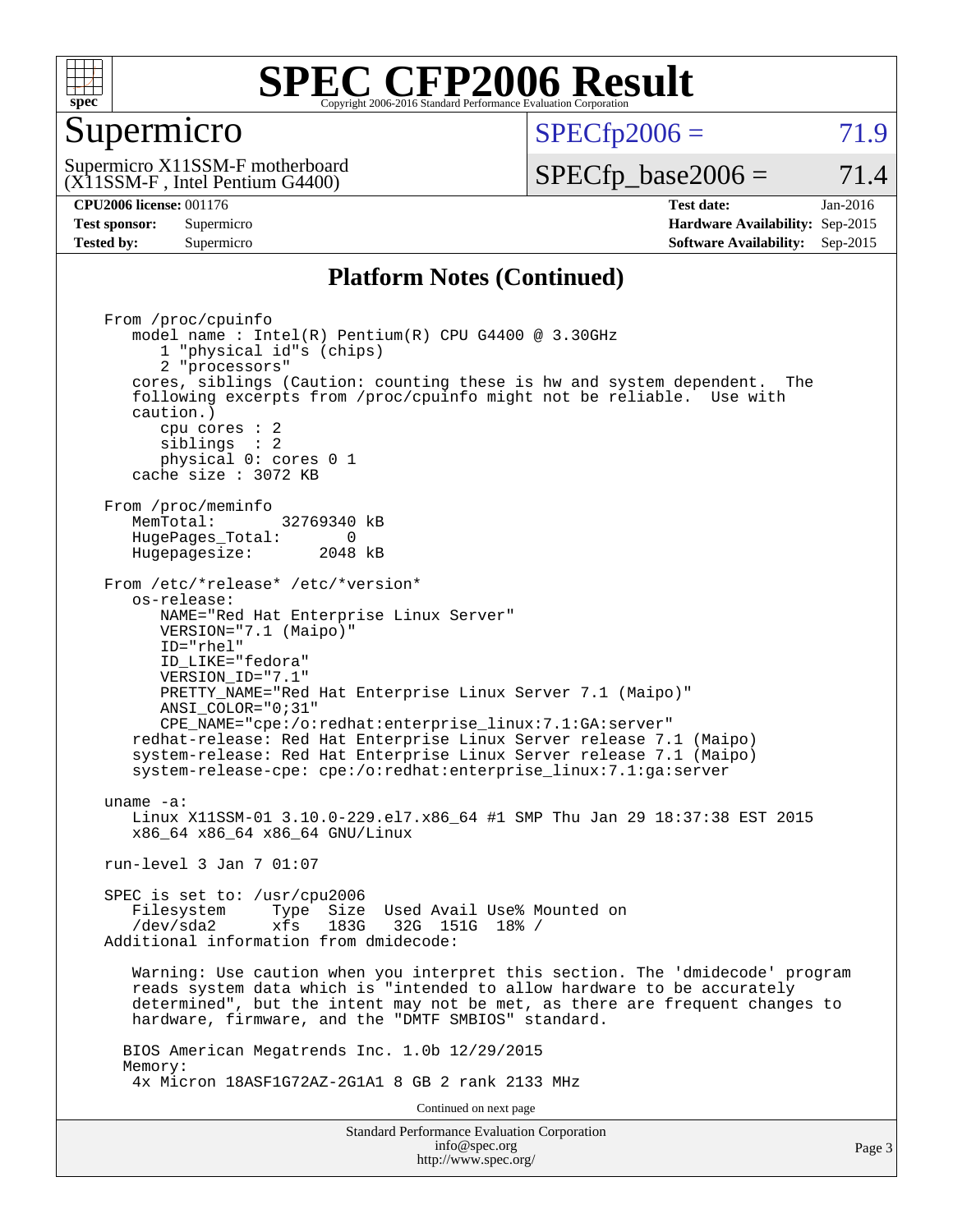

### Supermicro

 $SPECTp2006 = 71.9$ 

(X11SSM-F , Intel Pentium G4400) Supermicro X11SSM-F motherboard

 $SPECfp\_base2006 = 71.4$ 

**[CPU2006 license:](http://www.spec.org/auto/cpu2006/Docs/result-fields.html#CPU2006license)** 001176 **[Test date:](http://www.spec.org/auto/cpu2006/Docs/result-fields.html#Testdate)** Jan-2016

**[Test sponsor:](http://www.spec.org/auto/cpu2006/Docs/result-fields.html#Testsponsor)** Supermicro **[Hardware Availability:](http://www.spec.org/auto/cpu2006/Docs/result-fields.html#HardwareAvailability)** Sep-2015 **[Tested by:](http://www.spec.org/auto/cpu2006/Docs/result-fields.html#Testedby)** Supermicro **Supermicro [Software Availability:](http://www.spec.org/auto/cpu2006/Docs/result-fields.html#SoftwareAvailability)** Sep-2015

### **[Platform Notes \(Continued\)](http://www.spec.org/auto/cpu2006/Docs/result-fields.html#PlatformNotes)**

(End of data from sysinfo program)

### **[General Notes](http://www.spec.org/auto/cpu2006/Docs/result-fields.html#GeneralNotes)**

Environment variables set by runspec before the start of the run: KMP\_AFFINITY = "granularity=fine,compact,1,0"  $LD$ \_LIBRARY\_PATH = "/usr/cpu2006/libs/32:/usr/cpu2006/libs/64:/usr/cpu2006/sh" OMP\_NUM\_THREADS = "2"

 Binaries compiled on a system with 1x Intel Core i5-4670K CPU + 32GB memory using RedHat EL 7.1 Transparent Huge Pages enabled with: echo always > /sys/kernel/mm/transparent\_hugepage/enabled

### **[Base Compiler Invocation](http://www.spec.org/auto/cpu2006/Docs/result-fields.html#BaseCompilerInvocation)**

[C benchmarks](http://www.spec.org/auto/cpu2006/Docs/result-fields.html#Cbenchmarks):  $\text{icc}$  -m64

 $C++$  benchmarks:<br>icpc  $-m$ -m64

[Fortran benchmarks](http://www.spec.org/auto/cpu2006/Docs/result-fields.html#Fortranbenchmarks): [ifort -m64](http://www.spec.org/cpu2006/results/res2016q1/cpu2006-20160107-38625.flags.html#user_FCbase_intel_ifort_64bit_ee9d0fb25645d0210d97eb0527dcc06e)

[Benchmarks using both Fortran and C](http://www.spec.org/auto/cpu2006/Docs/result-fields.html#BenchmarksusingbothFortranandC): [icc -m64](http://www.spec.org/cpu2006/results/res2016q1/cpu2006-20160107-38625.flags.html#user_CC_FCbase_intel_icc_64bit_0b7121f5ab7cfabee23d88897260401c) [ifort -m64](http://www.spec.org/cpu2006/results/res2016q1/cpu2006-20160107-38625.flags.html#user_CC_FCbase_intel_ifort_64bit_ee9d0fb25645d0210d97eb0527dcc06e)

### **[Base Portability Flags](http://www.spec.org/auto/cpu2006/Docs/result-fields.html#BasePortabilityFlags)**

| 410.bwaves: -DSPEC CPU LP64<br>416.gamess: -DSPEC_CPU_LP64<br>433.milc: -DSPEC CPU LP64<br>434.zeusmp: -DSPEC_CPU_LP64<br>435.gromacs: -DSPEC_CPU_LP64 -nofor_main<br>436.cactusADM: -DSPEC CPU LP64 -nofor main<br>437.leslie3d: -DSPEC CPU LP64<br>444.namd: -DSPEC CPU LP64<br>447.dealII: -DSPEC CPU LP64 |                                                                |
|---------------------------------------------------------------------------------------------------------------------------------------------------------------------------------------------------------------------------------------------------------------------------------------------------------------|----------------------------------------------------------------|
| 450.soplex: -DSPEC_CPU_LP64<br>453.povray: -DSPEC_CPU_LP64<br>454.calculix: - DSPEC CPU LP64 - nofor main<br>459. GemsFDTD: - DSPEC CPU LP64<br>465.tonto: - DSPEC_CPU LP64<br>470.1bm: -DSPEC CPU LP64                                                                                                       | 481.wrf: -DSPEC CPU_LP64 -DSPEC_CPU_CASE_FLAG -DSPEC_CPU_LINUX |

Continued on next page

Standard Performance Evaluation Corporation [info@spec.org](mailto:info@spec.org) <http://www.spec.org/>

Page 4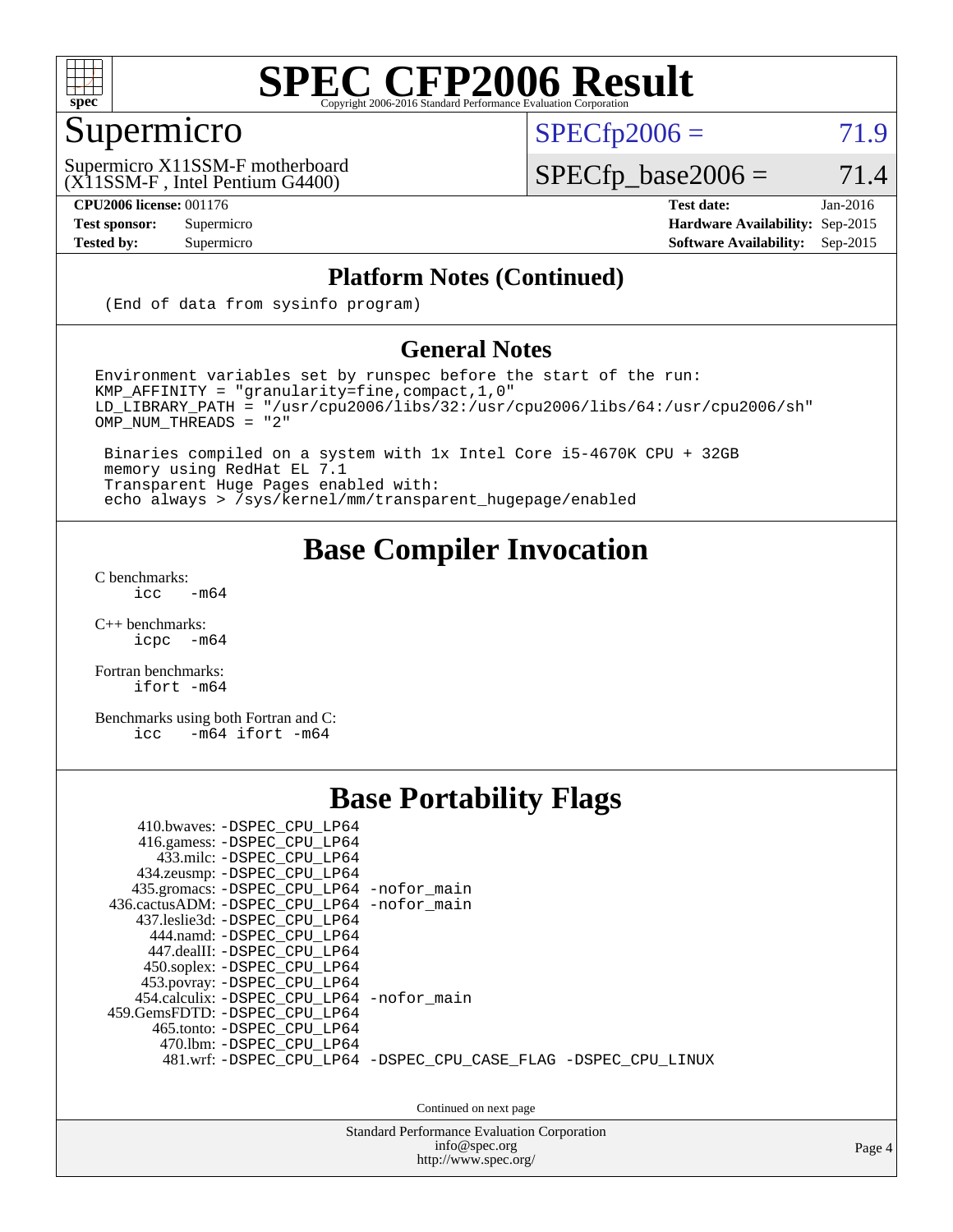

### Supermicro

 $SPECTp2006 = 71.9$ 

(X11SSM-F , Intel Pentium G4400) Supermicro X11SSM-F motherboard  $SPECfp\_base2006 = 71.4$ 

**[CPU2006 license:](http://www.spec.org/auto/cpu2006/Docs/result-fields.html#CPU2006license)** 001176 **[Test date:](http://www.spec.org/auto/cpu2006/Docs/result-fields.html#Testdate)** Jan-2016 **[Test sponsor:](http://www.spec.org/auto/cpu2006/Docs/result-fields.html#Testsponsor)** Supermicro **[Hardware Availability:](http://www.spec.org/auto/cpu2006/Docs/result-fields.html#HardwareAvailability)** Sep-2015 **[Tested by:](http://www.spec.org/auto/cpu2006/Docs/result-fields.html#Testedby)** Supermicro **Supermicro [Software Availability:](http://www.spec.org/auto/cpu2006/Docs/result-fields.html#SoftwareAvailability)** Sep-2015

## **[Base Portability Flags \(Continued\)](http://www.spec.org/auto/cpu2006/Docs/result-fields.html#BasePortabilityFlags)**

482.sphinx3: [-DSPEC\\_CPU\\_LP64](http://www.spec.org/cpu2006/results/res2016q1/cpu2006-20160107-38625.flags.html#suite_basePORTABILITY482_sphinx3_DSPEC_CPU_LP64)

## **[Base Optimization Flags](http://www.spec.org/auto/cpu2006/Docs/result-fields.html#BaseOptimizationFlags)**

[-xSSE4.2](http://www.spec.org/cpu2006/results/res2016q1/cpu2006-20160107-38625.flags.html#user_CCbase_f-xSSE42_f91528193cf0b216347adb8b939d4107) [-ipo](http://www.spec.org/cpu2006/results/res2016q1/cpu2006-20160107-38625.flags.html#user_CCbase_f-ipo) [-O3](http://www.spec.org/cpu2006/results/res2016q1/cpu2006-20160107-38625.flags.html#user_CCbase_f-O3) [-no-prec-div](http://www.spec.org/cpu2006/results/res2016q1/cpu2006-20160107-38625.flags.html#user_CCbase_f-no-prec-div) [-parallel](http://www.spec.org/cpu2006/results/res2016q1/cpu2006-20160107-38625.flags.html#user_CCbase_f-parallel) [-opt-prefetch](http://www.spec.org/cpu2006/results/res2016q1/cpu2006-20160107-38625.flags.html#user_CCbase_f-opt-prefetch) [-ansi-alias](http://www.spec.org/cpu2006/results/res2016q1/cpu2006-20160107-38625.flags.html#user_CCbase_f-ansi-alias)

[C++ benchmarks:](http://www.spec.org/auto/cpu2006/Docs/result-fields.html#CXXbenchmarks)

[C benchmarks](http://www.spec.org/auto/cpu2006/Docs/result-fields.html#Cbenchmarks):

[-xSSE4.2](http://www.spec.org/cpu2006/results/res2016q1/cpu2006-20160107-38625.flags.html#user_CXXbase_f-xSSE42_f91528193cf0b216347adb8b939d4107) [-ipo](http://www.spec.org/cpu2006/results/res2016q1/cpu2006-20160107-38625.flags.html#user_CXXbase_f-ipo) [-O3](http://www.spec.org/cpu2006/results/res2016q1/cpu2006-20160107-38625.flags.html#user_CXXbase_f-O3) [-no-prec-div](http://www.spec.org/cpu2006/results/res2016q1/cpu2006-20160107-38625.flags.html#user_CXXbase_f-no-prec-div) [-opt-prefetch](http://www.spec.org/cpu2006/results/res2016q1/cpu2006-20160107-38625.flags.html#user_CXXbase_f-opt-prefetch) [-ansi-alias](http://www.spec.org/cpu2006/results/res2016q1/cpu2006-20160107-38625.flags.html#user_CXXbase_f-ansi-alias)

[Fortran benchmarks](http://www.spec.org/auto/cpu2006/Docs/result-fields.html#Fortranbenchmarks):

[-xSSE4.2](http://www.spec.org/cpu2006/results/res2016q1/cpu2006-20160107-38625.flags.html#user_FCbase_f-xSSE42_f91528193cf0b216347adb8b939d4107) [-ipo](http://www.spec.org/cpu2006/results/res2016q1/cpu2006-20160107-38625.flags.html#user_FCbase_f-ipo) [-O3](http://www.spec.org/cpu2006/results/res2016q1/cpu2006-20160107-38625.flags.html#user_FCbase_f-O3) [-no-prec-div](http://www.spec.org/cpu2006/results/res2016q1/cpu2006-20160107-38625.flags.html#user_FCbase_f-no-prec-div) [-parallel](http://www.spec.org/cpu2006/results/res2016q1/cpu2006-20160107-38625.flags.html#user_FCbase_f-parallel) [-opt-prefetch](http://www.spec.org/cpu2006/results/res2016q1/cpu2006-20160107-38625.flags.html#user_FCbase_f-opt-prefetch)

[Benchmarks using both Fortran and C](http://www.spec.org/auto/cpu2006/Docs/result-fields.html#BenchmarksusingbothFortranandC): [-xSSE4.2](http://www.spec.org/cpu2006/results/res2016q1/cpu2006-20160107-38625.flags.html#user_CC_FCbase_f-xSSE42_f91528193cf0b216347adb8b939d4107) [-ipo](http://www.spec.org/cpu2006/results/res2016q1/cpu2006-20160107-38625.flags.html#user_CC_FCbase_f-ipo) [-O3](http://www.spec.org/cpu2006/results/res2016q1/cpu2006-20160107-38625.flags.html#user_CC_FCbase_f-O3) [-no-prec-div](http://www.spec.org/cpu2006/results/res2016q1/cpu2006-20160107-38625.flags.html#user_CC_FCbase_f-no-prec-div) [-parallel](http://www.spec.org/cpu2006/results/res2016q1/cpu2006-20160107-38625.flags.html#user_CC_FCbase_f-parallel) [-opt-prefetch](http://www.spec.org/cpu2006/results/res2016q1/cpu2006-20160107-38625.flags.html#user_CC_FCbase_f-opt-prefetch) [-ansi-alias](http://www.spec.org/cpu2006/results/res2016q1/cpu2006-20160107-38625.flags.html#user_CC_FCbase_f-ansi-alias)

**[Peak Compiler Invocation](http://www.spec.org/auto/cpu2006/Docs/result-fields.html#PeakCompilerInvocation)**

[C benchmarks](http://www.spec.org/auto/cpu2006/Docs/result-fields.html#Cbenchmarks):  $\text{icc}$   $-\text{m64}$ 

[C++ benchmarks:](http://www.spec.org/auto/cpu2006/Docs/result-fields.html#CXXbenchmarks) [icpc -m64](http://www.spec.org/cpu2006/results/res2016q1/cpu2006-20160107-38625.flags.html#user_CXXpeak_intel_icpc_64bit_bedb90c1146cab66620883ef4f41a67e)

[Fortran benchmarks](http://www.spec.org/auto/cpu2006/Docs/result-fields.html#Fortranbenchmarks): [ifort -m64](http://www.spec.org/cpu2006/results/res2016q1/cpu2006-20160107-38625.flags.html#user_FCpeak_intel_ifort_64bit_ee9d0fb25645d0210d97eb0527dcc06e)

[Benchmarks using both Fortran and C](http://www.spec.org/auto/cpu2006/Docs/result-fields.html#BenchmarksusingbothFortranandC): [icc -m64](http://www.spec.org/cpu2006/results/res2016q1/cpu2006-20160107-38625.flags.html#user_CC_FCpeak_intel_icc_64bit_0b7121f5ab7cfabee23d88897260401c) [ifort -m64](http://www.spec.org/cpu2006/results/res2016q1/cpu2006-20160107-38625.flags.html#user_CC_FCpeak_intel_ifort_64bit_ee9d0fb25645d0210d97eb0527dcc06e)

### **[Peak Portability Flags](http://www.spec.org/auto/cpu2006/Docs/result-fields.html#PeakPortabilityFlags)**

Same as Base Portability Flags

## **[Peak Optimization Flags](http://www.spec.org/auto/cpu2006/Docs/result-fields.html#PeakOptimizationFlags)**

[C benchmarks](http://www.spec.org/auto/cpu2006/Docs/result-fields.html#Cbenchmarks):

433.milc: basepeak = yes

 $470.$ lbm: basepeak = yes

Continued on next page

Standard Performance Evaluation Corporation [info@spec.org](mailto:info@spec.org) <http://www.spec.org/>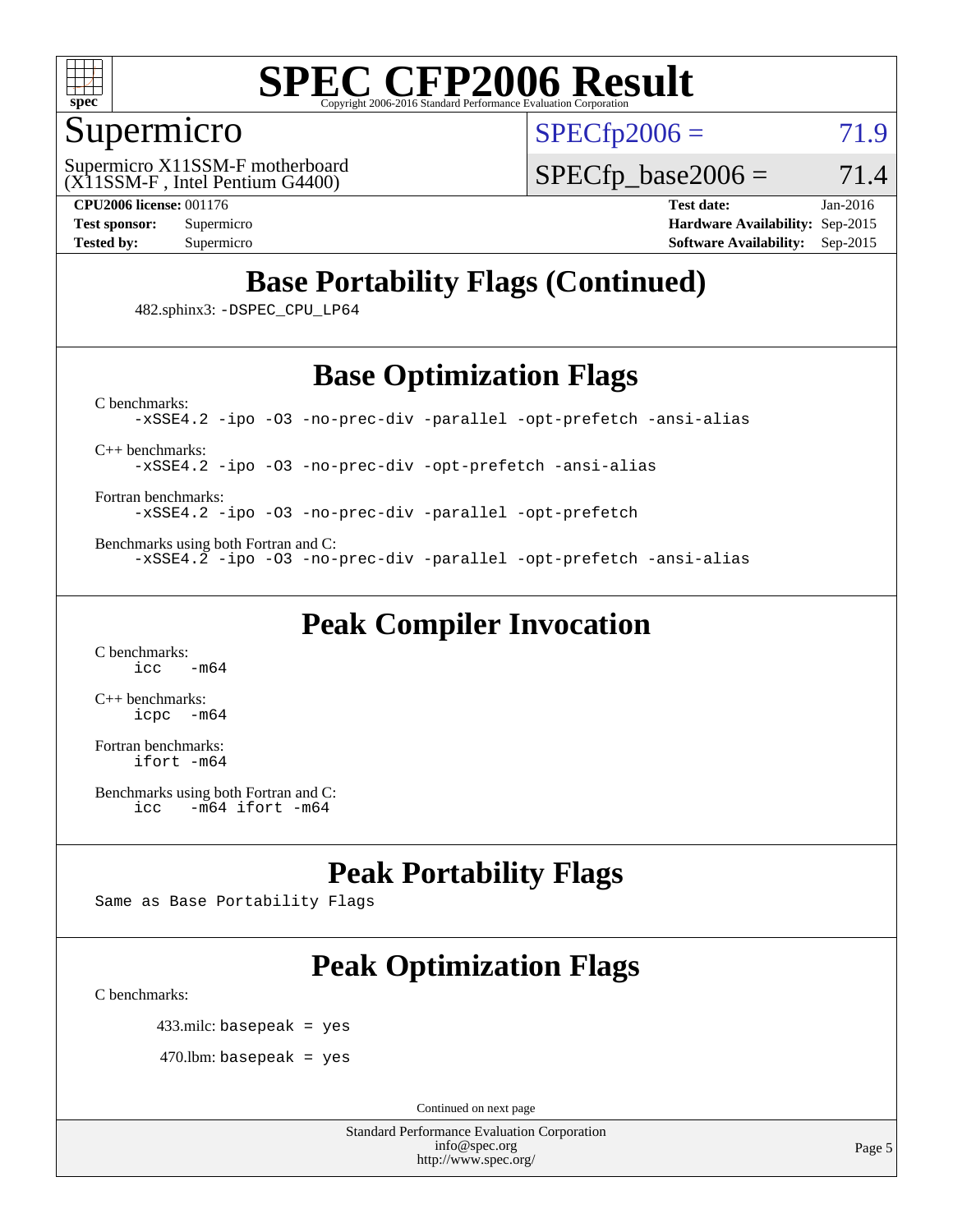

Supermicro

 $SPECTp2006 = 71.9$ 

(X11SSM-F , Intel Pentium G4400) Supermicro X11SSM-F motherboard  $SPECTp\_base2006 = 71.4$ 

**[Tested by:](http://www.spec.org/auto/cpu2006/Docs/result-fields.html#Testedby)** Supermicro **[Software Availability:](http://www.spec.org/auto/cpu2006/Docs/result-fields.html#SoftwareAvailability)** Sep-2015

**[CPU2006 license:](http://www.spec.org/auto/cpu2006/Docs/result-fields.html#CPU2006license)** 001176 **[Test date:](http://www.spec.org/auto/cpu2006/Docs/result-fields.html#Testdate)** Jan-2016 **[Test sponsor:](http://www.spec.org/auto/cpu2006/Docs/result-fields.html#Testsponsor)** Supermicro **[Hardware Availability:](http://www.spec.org/auto/cpu2006/Docs/result-fields.html#HardwareAvailability)** Sep-2015

## **[Peak Optimization Flags \(Continued\)](http://www.spec.org/auto/cpu2006/Docs/result-fields.html#PeakOptimizationFlags)**

 $482$ .sphinx $3$ : basepeak = yes

[C++ benchmarks:](http://www.spec.org/auto/cpu2006/Docs/result-fields.html#CXXbenchmarks)

 444.namd: [-xSSE4.2](http://www.spec.org/cpu2006/results/res2016q1/cpu2006-20160107-38625.flags.html#user_peakPASS2_CXXFLAGSPASS2_LDFLAGS444_namd_f-xSSE42_f91528193cf0b216347adb8b939d4107)(pass 2) [-prof-gen:threadsafe](http://www.spec.org/cpu2006/results/res2016q1/cpu2006-20160107-38625.flags.html#user_peakPASS1_CXXFLAGSPASS1_LDFLAGS444_namd_prof_gen_21a26eb79f378b550acd7bec9fe4467a)(pass 1) [-ipo](http://www.spec.org/cpu2006/results/res2016q1/cpu2006-20160107-38625.flags.html#user_peakPASS2_CXXFLAGSPASS2_LDFLAGS444_namd_f-ipo)(pass 2) [-O3](http://www.spec.org/cpu2006/results/res2016q1/cpu2006-20160107-38625.flags.html#user_peakPASS2_CXXFLAGSPASS2_LDFLAGS444_namd_f-O3)(pass 2) [-no-prec-div](http://www.spec.org/cpu2006/results/res2016q1/cpu2006-20160107-38625.flags.html#user_peakPASS2_CXXFLAGSPASS2_LDFLAGS444_namd_f-no-prec-div)(pass 2) [-par-num-threads=1](http://www.spec.org/cpu2006/results/res2016q1/cpu2006-20160107-38625.flags.html#user_peakPASS1_CXXFLAGSPASS1_LDFLAGS444_namd_par_num_threads_786a6ff141b4e9e90432e998842df6c2)(pass 1) [-prof-use](http://www.spec.org/cpu2006/results/res2016q1/cpu2006-20160107-38625.flags.html#user_peakPASS2_CXXFLAGSPASS2_LDFLAGS444_namd_prof_use_bccf7792157ff70d64e32fe3e1250b55)(pass 2) [-fno-alias](http://www.spec.org/cpu2006/results/res2016q1/cpu2006-20160107-38625.flags.html#user_peakCXXOPTIMIZEOPTIMIZE444_namd_f-no-alias_694e77f6c5a51e658e82ccff53a9e63a) [-auto-ilp32](http://www.spec.org/cpu2006/results/res2016q1/cpu2006-20160107-38625.flags.html#user_peakCXXOPTIMIZE444_namd_f-auto-ilp32) 447.dealII: basepeak = yes  $450$ .soplex: basepeak = yes 453.povray: [-xSSE4.2](http://www.spec.org/cpu2006/results/res2016q1/cpu2006-20160107-38625.flags.html#user_peakPASS2_CXXFLAGSPASS2_LDFLAGS453_povray_f-xSSE42_f91528193cf0b216347adb8b939d4107)(pass 2) [-prof-gen:threadsafe](http://www.spec.org/cpu2006/results/res2016q1/cpu2006-20160107-38625.flags.html#user_peakPASS1_CXXFLAGSPASS1_LDFLAGS453_povray_prof_gen_21a26eb79f378b550acd7bec9fe4467a)(pass 1) [-ipo](http://www.spec.org/cpu2006/results/res2016q1/cpu2006-20160107-38625.flags.html#user_peakPASS2_CXXFLAGSPASS2_LDFLAGS453_povray_f-ipo)(pass 2)  $-03$ (pass 2)  $-$ no-prec-div(pass 2)  $-$ par-num-threads=1(pass 1) [-prof-use](http://www.spec.org/cpu2006/results/res2016q1/cpu2006-20160107-38625.flags.html#user_peakPASS2_CXXFLAGSPASS2_LDFLAGS453_povray_prof_use_bccf7792157ff70d64e32fe3e1250b55)(pass 2) [-unroll4](http://www.spec.org/cpu2006/results/res2016q1/cpu2006-20160107-38625.flags.html#user_peakCXXOPTIMIZE453_povray_f-unroll_4e5e4ed65b7fd20bdcd365bec371b81f) [-ansi-alias](http://www.spec.org/cpu2006/results/res2016q1/cpu2006-20160107-38625.flags.html#user_peakCXXOPTIMIZE453_povray_f-ansi-alias) [Fortran benchmarks](http://www.spec.org/auto/cpu2006/Docs/result-fields.html#Fortranbenchmarks):  $410.bwaves: basepeak = yes$  416.gamess: [-xSSE4.2](http://www.spec.org/cpu2006/results/res2016q1/cpu2006-20160107-38625.flags.html#user_peakPASS2_FFLAGSPASS2_LDFLAGS416_gamess_f-xSSE42_f91528193cf0b216347adb8b939d4107)(pass 2) [-prof-gen:threadsafe](http://www.spec.org/cpu2006/results/res2016q1/cpu2006-20160107-38625.flags.html#user_peakPASS1_FFLAGSPASS1_LDFLAGS416_gamess_prof_gen_21a26eb79f378b550acd7bec9fe4467a)(pass 1) [-ipo](http://www.spec.org/cpu2006/results/res2016q1/cpu2006-20160107-38625.flags.html#user_peakPASS2_FFLAGSPASS2_LDFLAGS416_gamess_f-ipo)(pass 2)  $-03$ (pass 2)  $-$ no-prec-div(pass 2) [-par-num-threads=1](http://www.spec.org/cpu2006/results/res2016q1/cpu2006-20160107-38625.flags.html#user_peakPASS1_FFLAGSPASS1_LDFLAGS416_gamess_par_num_threads_786a6ff141b4e9e90432e998842df6c2)(pass 1) [-prof-use](http://www.spec.org/cpu2006/results/res2016q1/cpu2006-20160107-38625.flags.html#user_peakPASS2_FFLAGSPASS2_LDFLAGS416_gamess_prof_use_bccf7792157ff70d64e32fe3e1250b55)(pass 2) [-unroll2](http://www.spec.org/cpu2006/results/res2016q1/cpu2006-20160107-38625.flags.html#user_peakOPTIMIZE416_gamess_f-unroll_784dae83bebfb236979b41d2422d7ec2) [-inline-level=0](http://www.spec.org/cpu2006/results/res2016q1/cpu2006-20160107-38625.flags.html#user_peakOPTIMIZE416_gamess_f-inline-level_318d07a09274ad25e8d15dbfaa68ba50) [-scalar-rep-](http://www.spec.org/cpu2006/results/res2016q1/cpu2006-20160107-38625.flags.html#user_peakOPTIMIZE416_gamess_f-disablescalarrep_abbcad04450fb118e4809c81d83c8a1d) 434.zeusmp: basepeak = yes 437.leslie3d: basepeak = yes 459.GemsFDTD: [-xSSE4.2](http://www.spec.org/cpu2006/results/res2016q1/cpu2006-20160107-38625.flags.html#user_peakPASS2_FFLAGSPASS2_LDFLAGS459_GemsFDTD_f-xSSE42_f91528193cf0b216347adb8b939d4107)(pass 2) [-prof-gen:threadsafe](http://www.spec.org/cpu2006/results/res2016q1/cpu2006-20160107-38625.flags.html#user_peakPASS1_FFLAGSPASS1_LDFLAGS459_GemsFDTD_prof_gen_21a26eb79f378b550acd7bec9fe4467a)(pass 1) [-ipo](http://www.spec.org/cpu2006/results/res2016q1/cpu2006-20160107-38625.flags.html#user_peakPASS2_FFLAGSPASS2_LDFLAGS459_GemsFDTD_f-ipo)(pass 2) [-O3](http://www.spec.org/cpu2006/results/res2016q1/cpu2006-20160107-38625.flags.html#user_peakPASS2_FFLAGSPASS2_LDFLAGS459_GemsFDTD_f-O3)(pass 2) [-no-prec-div](http://www.spec.org/cpu2006/results/res2016q1/cpu2006-20160107-38625.flags.html#user_peakPASS2_FFLAGSPASS2_LDFLAGS459_GemsFDTD_f-no-prec-div)(pass 2) [-par-num-threads=1](http://www.spec.org/cpu2006/results/res2016q1/cpu2006-20160107-38625.flags.html#user_peakPASS1_FFLAGSPASS1_LDFLAGS459_GemsFDTD_par_num_threads_786a6ff141b4e9e90432e998842df6c2)(pass 1) [-prof-use](http://www.spec.org/cpu2006/results/res2016q1/cpu2006-20160107-38625.flags.html#user_peakPASS2_FFLAGSPASS2_LDFLAGS459_GemsFDTD_prof_use_bccf7792157ff70d64e32fe3e1250b55)(pass 2) [-unroll2](http://www.spec.org/cpu2006/results/res2016q1/cpu2006-20160107-38625.flags.html#user_peakOPTIMIZE459_GemsFDTD_f-unroll_784dae83bebfb236979b41d2422d7ec2) [-inline-level=0](http://www.spec.org/cpu2006/results/res2016q1/cpu2006-20160107-38625.flags.html#user_peakOPTIMIZE459_GemsFDTD_f-inline-level_318d07a09274ad25e8d15dbfaa68ba50) [-opt-prefetch](http://www.spec.org/cpu2006/results/res2016q1/cpu2006-20160107-38625.flags.html#user_peakOPTIMIZE459_GemsFDTD_f-opt-prefetch) [-parallel](http://www.spec.org/cpu2006/results/res2016q1/cpu2006-20160107-38625.flags.html#user_peakOPTIMIZE459_GemsFDTD_f-parallel) 465.tonto: [-xSSE4.2](http://www.spec.org/cpu2006/results/res2016q1/cpu2006-20160107-38625.flags.html#user_peakPASS2_FFLAGSPASS2_LDFLAGS465_tonto_f-xSSE42_f91528193cf0b216347adb8b939d4107)(pass 2) [-prof-gen:threadsafe](http://www.spec.org/cpu2006/results/res2016q1/cpu2006-20160107-38625.flags.html#user_peakPASS1_FFLAGSPASS1_LDFLAGS465_tonto_prof_gen_21a26eb79f378b550acd7bec9fe4467a)(pass 1) [-ipo](http://www.spec.org/cpu2006/results/res2016q1/cpu2006-20160107-38625.flags.html#user_peakPASS2_FFLAGSPASS2_LDFLAGS465_tonto_f-ipo)(pass 2)  $-03(pass 2)$  [-no-prec-div](http://www.spec.org/cpu2006/results/res2016q1/cpu2006-20160107-38625.flags.html#user_peakPASS2_FFLAGSPASS2_LDFLAGS465_tonto_f-no-prec-div)(pass 2) [-par-num-threads=1](http://www.spec.org/cpu2006/results/res2016q1/cpu2006-20160107-38625.flags.html#user_peakPASS1_FFLAGSPASS1_LDFLAGS465_tonto_par_num_threads_786a6ff141b4e9e90432e998842df6c2)(pass 1) [-prof-use](http://www.spec.org/cpu2006/results/res2016q1/cpu2006-20160107-38625.flags.html#user_peakPASS2_FFLAGSPASS2_LDFLAGS465_tonto_prof_use_bccf7792157ff70d64e32fe3e1250b55)(pass 2) [-inline-calloc](http://www.spec.org/cpu2006/results/res2016q1/cpu2006-20160107-38625.flags.html#user_peakOPTIMIZE465_tonto_f-inline-calloc) [-opt-malloc-options=3](http://www.spec.org/cpu2006/results/res2016q1/cpu2006-20160107-38625.flags.html#user_peakOPTIMIZE465_tonto_f-opt-malloc-options_13ab9b803cf986b4ee62f0a5998c2238) [-auto](http://www.spec.org/cpu2006/results/res2016q1/cpu2006-20160107-38625.flags.html#user_peakOPTIMIZE465_tonto_f-auto) [-unroll4](http://www.spec.org/cpu2006/results/res2016q1/cpu2006-20160107-38625.flags.html#user_peakOPTIMIZE465_tonto_f-unroll_4e5e4ed65b7fd20bdcd365bec371b81f) [Benchmarks using both Fortran and C](http://www.spec.org/auto/cpu2006/Docs/result-fields.html#BenchmarksusingbothFortranandC): 435.gromacs: basepeak = yes  $436.cactusADM: basepeak = yes$  454.calculix: [-xSSE4.2](http://www.spec.org/cpu2006/results/res2016q1/cpu2006-20160107-38625.flags.html#user_peakOPTIMIZE454_calculix_f-xSSE42_f91528193cf0b216347adb8b939d4107) [-ipo](http://www.spec.org/cpu2006/results/res2016q1/cpu2006-20160107-38625.flags.html#user_peakOPTIMIZE454_calculix_f-ipo) [-O3](http://www.spec.org/cpu2006/results/res2016q1/cpu2006-20160107-38625.flags.html#user_peakOPTIMIZE454_calculix_f-O3) [-no-prec-div](http://www.spec.org/cpu2006/results/res2016q1/cpu2006-20160107-38625.flags.html#user_peakOPTIMIZE454_calculix_f-no-prec-div) [-auto-ilp32](http://www.spec.org/cpu2006/results/res2016q1/cpu2006-20160107-38625.flags.html#user_peakCOPTIMIZE454_calculix_f-auto-ilp32) [-ansi-alias](http://www.spec.org/cpu2006/results/res2016q1/cpu2006-20160107-38625.flags.html#user_peakCOPTIMIZE454_calculix_f-ansi-alias)  $481.$ wrf: basepeak = yes